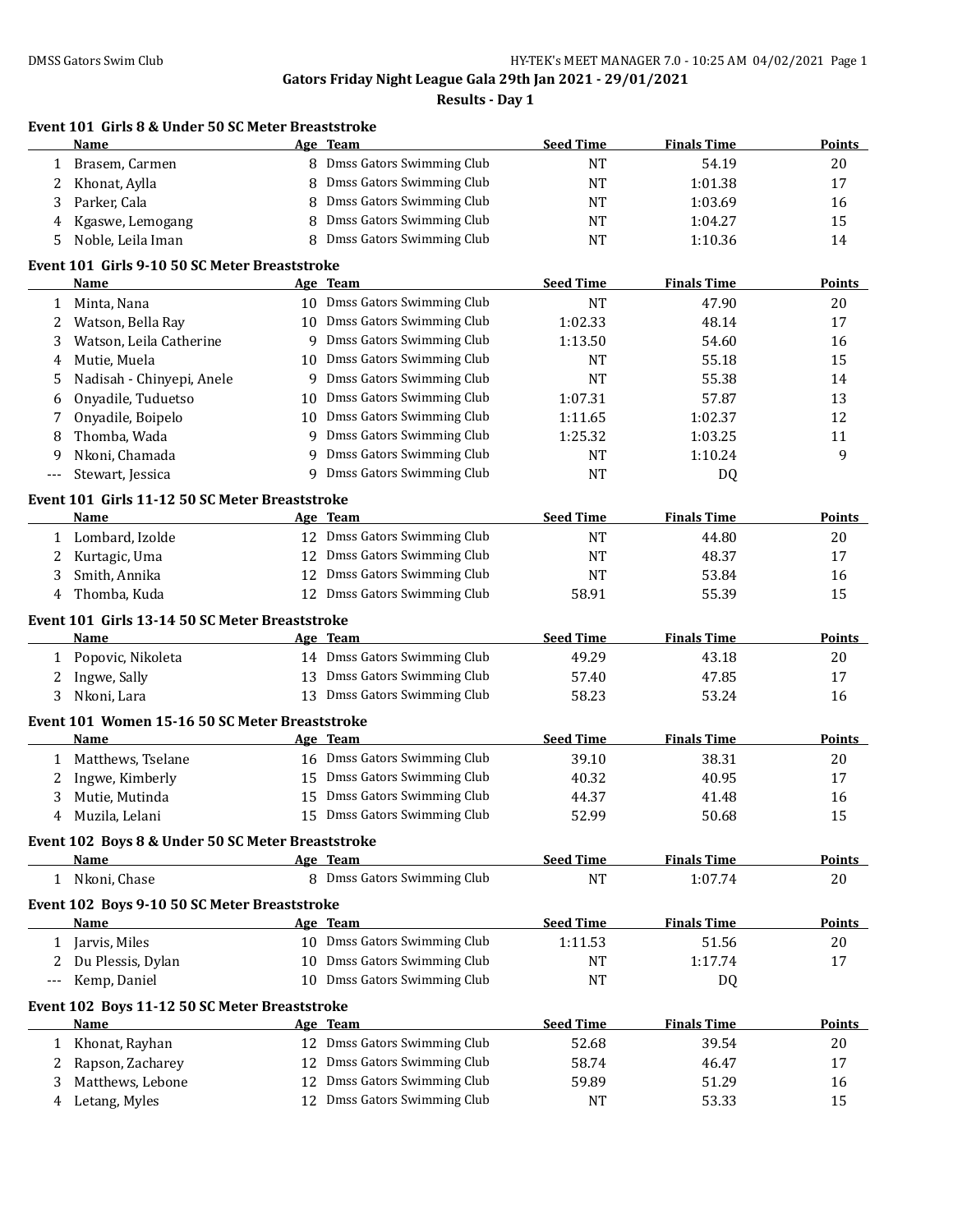|              | Event 102 Boys 13-14 50 SC Meter Breaststroke<br>Name |    | Age Team                     | <b>Seed Time</b> | <b>Finals Time</b> | Points        |
|--------------|-------------------------------------------------------|----|------------------------------|------------------|--------------------|---------------|
| 1            | Matthews, Mmusi                                       |    | 14 Dmss Gators Swimming Club | 42.65            | 33.65              | 20            |
| 2            | Seetso, Nathan                                        | 13 | Dmss Gators Swimming Club    | 55.75            | 40.28              | 17            |
| 3            | Sethi, Khalil                                         | 13 | Dmss Gators Swimming Club    | 44.48            | 40.53              | 16            |
|              |                                                       | 13 | Dmss Gators Swimming Club    |                  |                    |               |
| 4            | Mutie, Kilonzi                                        |    |                              | <b>NT</b>        | 51.10              | 15            |
|              | Event 102 Men 15-16 50 SC Meter Breaststroke          |    |                              |                  |                    |               |
|              | Name                                                  |    | Age Team                     | <b>Seed Time</b> | <b>Finals Time</b> | <b>Points</b> |
|              | 1 Sethi, Reyhaan                                      |    | 16 Dmss Gators Swimming Club | 42.68            | 35.86              | 20            |
|              | Event 102 Men 17-99 50 SC Meter Breaststroke          |    |                              |                  |                    |               |
|              | Name                                                  |    | Age Team                     | <b>Seed Time</b> | <b>Finals Time</b> | <b>Points</b> |
|              | 1 Mosime, Theo M                                      |    | 17 Dmss Gators Swimming Club | 38.65            | 36.58              | 20            |
| 2            | Walsh, Patrick                                        |    | 17 Dmss Gators Swimming Club | 38.62            | 36.81              | 17            |
|              | Event 103 Girls 8 & Under 100 SC Meter Freestyle      |    |                              |                  |                    |               |
|              | Name                                                  |    | Age Team                     | <b>Seed Time</b> | <b>Finals Time</b> | Points        |
| 1            | Brasem, Carmen                                        |    | 8 Dmss Gators Swimming Club  | 1:48.14          | 1:40.91            | 20            |
| 2            | Kgaswe, Lemogang                                      | 8  | Dmss Gators Swimming Club    | <b>NT</b>        | 1:45.45            | 17            |
| 3            | Khonat, Aylla                                         | 8  | Dmss Gators Swimming Club    | 1:54.50          | 1:51.94            | 16            |
| 4            | Parker, Cala                                          | 8  | Dmss Gators Swimming Club    | 1:53.23          | 1:52.83            | 15            |
| 5            | Noble, Leila Iman                                     | 8  | Dmss Gators Swimming Club    | <b>NT</b>        | 2:03.36            | 14            |
|              | Event 103 Girls 9-10 100 SC Meter Freestyle           |    |                              |                  |                    |               |
|              | Name                                                  |    | Age Team                     | <b>Seed Time</b> | <b>Finals Time</b> | <b>Points</b> |
| 1            | Mutie, Muela                                          |    | 10 Dmss Gators Swimming Club | 1:30.95          | 1:26.91            | 20            |
| 2            | Minta, Nana                                           | 10 | Dmss Gators Swimming Club    | 1:23.84          | 1:26.95            | 17            |
| 3            | Watson, Bella Ray                                     | 10 | Dmss Gators Swimming Club    | 1:32.65          | 1:28.36            | 16            |
| 4            | Onyadile, Tuduetso                                    | 10 | Dmss Gators Swimming Club    | 1:33.49          | 1:37.47            | 15            |
| 5            | Onyadile, Boipelo                                     | 10 | Dmss Gators Swimming Club    | 1:49.15          | 1:38.55            | 14            |
| 6            | Nadisah - Chinyepi, Anele                             | 9  | Dmss Gators Swimming Club    | <b>NT</b>        | 1:48.45            | 13            |
| 7            | Stewart, Jessica                                      | 9  | Dmss Gators Swimming Club    | NT               | 1:50.74            | 12            |
| 8            | Thomba, Wada                                          | 9  | Dmss Gators Swimming Club    | 2:24.90          | 1:52.51            | 11            |
| 9            | Watson, Leila Catherine                               | 9  | Dmss Gators Swimming Club    | 2:04.47          | 2:00.14            | 9             |
| 10           | Nkoni, Chamada                                        |    | 9 Dmss Gators Swimming Club  | 2:11.96          | 2:17.50            | 7             |
|              |                                                       |    |                              |                  |                    |               |
|              | Event 103 Girls 11-12 100 SC Meter Freestyle          |    |                              |                  |                    |               |
|              | Name                                                  |    | Age Team                     | <b>Seed Time</b> | <b>Finals Time</b> | Points        |
|              | 1 Lombard, Izolde                                     |    | 12 Dmss Gators Swimming Club | 1:21.30          | 1:17.24            | 20            |
| 2            | Kurtagic, Uma                                         |    | 12 Dmss Gators Swimming Club | NT               | 1:26.71            | 17            |
| 3            | Smith, Annika                                         | 12 | Dmss Gators Swimming Club    | <b>NT</b>        | 1:34.46            | 16            |
| 4            | Thomba, Kuda                                          | 12 | Dmss Gators Swimming Club    | 1:41.24          | 1:35.28            | 15            |
|              | Event 103 Girls 13-14 100 SC Meter Freestyle          |    |                              |                  |                    |               |
|              | Name                                                  |    | Age Team                     | <b>Seed Time</b> | <b>Finals Time</b> | <b>Points</b> |
| 1            | Ingwe, Sally                                          |    | 13 Dmss Gators Swimming Club | 1:19.74          | 1:20.14            | 20            |
| 2            | Popovic, Nikoleta                                     |    | 14 Dmss Gators Swimming Club | 1:30.69          | 1:20.34            | 17            |
| 3            | Nkoni, Lara                                           | 13 | Dmss Gators Swimming Club    | 1:24.26          | 1:21.85            | 16            |
|              | Event 103 Women 15-16 100 SC Meter Freestyle          |    |                              |                  |                    |               |
|              | Name                                                  |    | Age Team                     | <b>Seed Time</b> | <b>Finals Time</b> | <b>Points</b> |
| $\mathbf{1}$ | Matthews, Tselane                                     |    | 16 Dmss Gators Swimming Club | 1:06.15          | 1:03.86            | 20            |
| 2            | Ingwe, Kimberly                                       | 15 | Dmss Gators Swimming Club    | 1:10.10          | 1:06.19            | 17            |
| 3            | Mutie, Mutinda                                        | 15 | Dmss Gators Swimming Club    | 1:07.63          | 1:06.65            | 16            |
|              | Muzila, Lelani                                        | 15 | Dmss Gators Swimming Club    | 1:28.37          | 1:23.58            | 15            |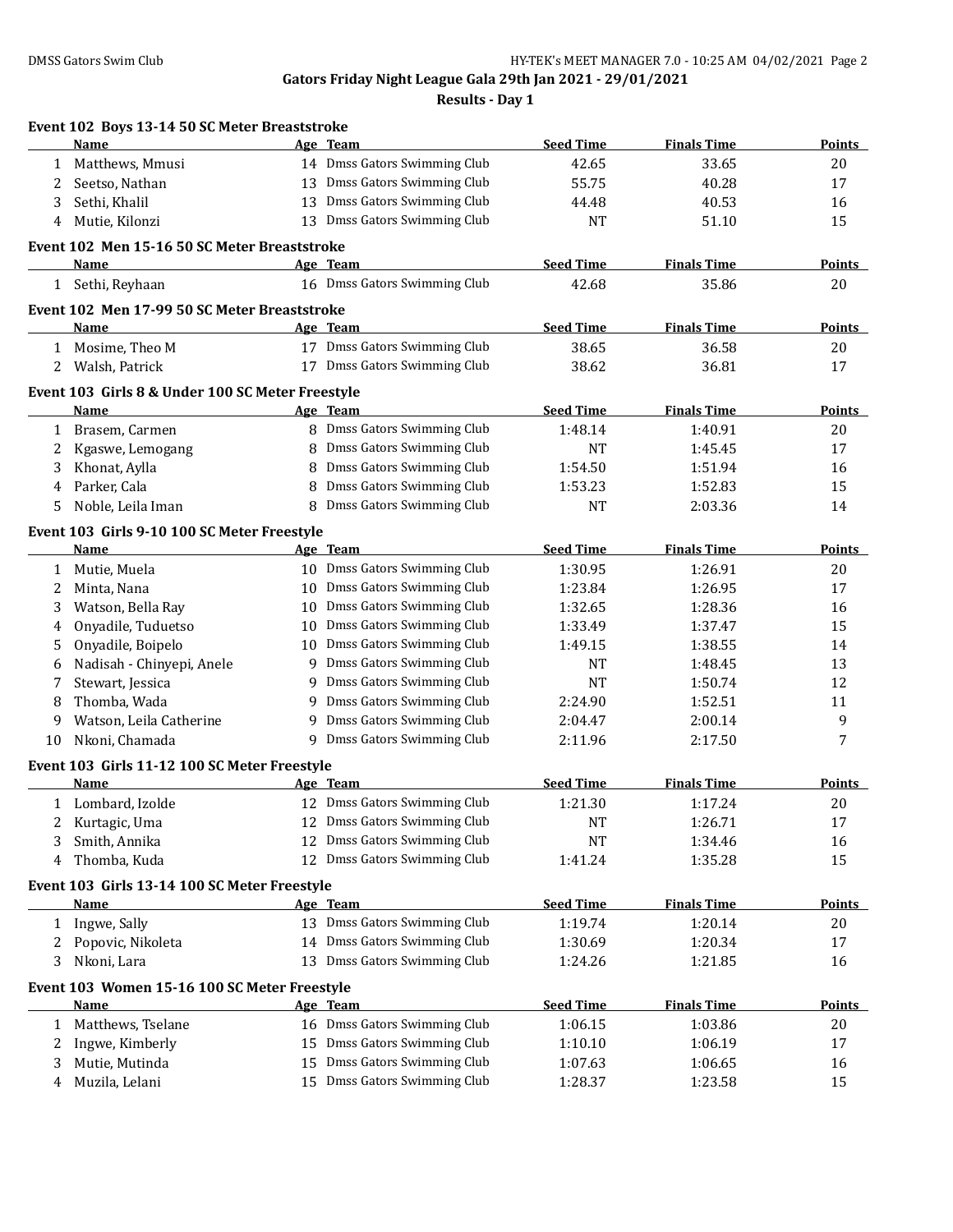|   | Event 103 Women 17-99 100 SC Meter Freestyle    |    |                                                        | <b>Seed Time</b> | <b>Finals Time</b> |                     |
|---|-------------------------------------------------|----|--------------------------------------------------------|------------------|--------------------|---------------------|
|   | Name                                            |    | Age Team<br>17 Dmss Gators Swimming Club               |                  |                    | <b>Points</b>       |
|   | 1 Jobe, Hannah                                  |    |                                                        | 1:10.09          | 1:13.54            | 20                  |
|   | Event 104 Boys 8 & Under 100 SC Meter Freestyle |    |                                                        |                  |                    |                     |
|   | Name                                            |    | Age Team                                               | <b>Seed Time</b> | <b>Finals Time</b> | Points              |
|   | 1 Nkoni, Chase                                  |    | 8 Dmss Gators Swimming Club                            | <b>NT</b>        | 2:03.21            | 20                  |
|   | Event 104 Boys 9-10 100 SC Meter Freestyle      |    |                                                        |                  |                    |                     |
|   | <u>Name</u>                                     |    | Age Team                                               | <b>Seed Time</b> | <b>Finals Time</b> | <b>Points</b>       |
| 1 | Jarvis, Miles                                   |    | 10 Dmss Gators Swimming Club                           | 1:40.88          | 1:21.05            | 20                  |
| 2 | Du Plessis, Dylan                               |    | 10 Dmss Gators Swimming Club                           | NT               | 1:51.75            | 17                  |
| 3 | Kemp, Daniel                                    |    | 10 Dmss Gators Swimming Club                           | <b>NT</b>        | 2:33.56            | 16                  |
|   | Event 104 Boys 11-12 100 SC Meter Freestyle     |    |                                                        |                  |                    |                     |
|   | <b>Name</b>                                     |    | Age Team                                               | <b>Seed Time</b> | <b>Finals Time</b> | Points              |
| 1 | Khonat, Rayhan                                  |    | 12 Dmss Gators Swimming Club                           | 1:12.54          | 1:07.84            | 20                  |
| 2 | Rapson, Zacharey                                | 12 | Dmss Gators Swimming Club                              | 1:19.53          | 1:15.30            | 17                  |
| 3 | Popovic, Marko                                  | 12 | Dmss Gators Swimming Club                              | <b>NT</b>        | 1:17.17            | 16                  |
| 4 | Matthews, Lebone                                | 12 | Dmss Gators Swimming Club                              | 1:40.88          | 1:25.71            | 15                  |
| 5 | Letang, Myles                                   |    | 12 Dmss Gators Swimming Club                           | 1:42.90          | 1:37.51            | 14                  |
|   | Event 104 Boys 13-14 100 SC Meter Freestyle     |    |                                                        |                  |                    |                     |
|   | Name                                            |    | Age Team                                               | <b>Seed Time</b> | <b>Finals Time</b> | <b>Points</b>       |
| 1 | Matthews, Mmusi                                 |    | 14 Dmss Gators Swimming Club                           | 1:17.40          | 1:02.25            | 20                  |
| 2 | Seetso, Nathan                                  |    | 13 Dmss Gators Swimming Club                           | 1:37.95          | 1:06.96            | 17                  |
| 3 | Sethi, Khalil                                   |    | 13 Dmss Gators Swimming Club                           | 1:20.34          | 1:15.64            | 16                  |
| 4 | Mutie, Kilonzi                                  | 13 | Dmss Gators Swimming Club                              | 1:20.47          | 1:18.83            | 15                  |
|   | Event 104 Men 15-16 100 SC Meter Freestyle      |    |                                                        |                  |                    |                     |
|   | Name                                            |    | Age Team                                               | <b>Seed Time</b> | <b>Finals Time</b> | <b>Points</b>       |
|   | 1 Sethi, Reyhaan                                |    | 16 Dmss Gators Swimming Club                           | 1:17.45          | 1:06.68            | 20                  |
|   | Event 104 Men 17-99 100 SC Meter Freestyle      |    |                                                        |                  |                    |                     |
|   | Name                                            |    | Age Team                                               | <b>Seed Time</b> | <b>Finals Time</b> | <b>Points</b>       |
|   | 1 Walsh, Patrick                                |    | 17 Dmss Gators Swimming Club                           | 1:01.70          | 57.93              | 20                  |
| 2 | Jobe, Nicholas                                  |    | 19 Dmss Gators Swimming Club                           | 1:07.83          | 1:02.34            | 17                  |
| 3 | Mosime, Theo M                                  |    | 17 Dmss Gators Swimming Club                           | 1:14.30          | 1:06.54            | 16                  |
|   |                                                 |    |                                                        |                  |                    |                     |
|   | Event 105 Girls 8 & Under 50 SC Meter Butterfly |    |                                                        |                  |                    |                     |
|   | Name                                            |    | Age Team                                               | <b>Seed Time</b> | <b>Finals Time</b> | Points              |
|   | 1 Brasem, Carmen                                |    | 8 Dmss Gators Swimming Club                            | $\rm{NT}$        | 54.26              | 20                  |
|   |                                                 |    |                                                        |                  |                    | 17                  |
| 2 | Parker, Cala                                    |    | 8 Dmss Gators Swimming Club                            | NT               | 1:02.17            |                     |
| 3 | Kgaswe, Lemogang                                |    | Dmss Gators Swimming Club                              | NT               | 1:03.39            | 16                  |
| 4 | Khonat, Aylla                                   | 8  | Dmss Gators Swimming Club                              | <b>NT</b>        | 1:05.84            | 15                  |
|   | Event 105 Girls 9-10 50 SC Meter Butterfly      |    |                                                        |                  |                    |                     |
|   | <u>Name</u>                                     |    | Age Team                                               | <b>Seed Time</b> | <b>Finals Time</b> |                     |
| 1 | Minta, Nana                                     |    | 10 Dmss Gators Swimming Club                           | 42.89            | 42.49              | 20                  |
| 2 | Mutie, Muela                                    |    | 10 Dmss Gators Swimming Club                           | 50.16            | 50.73              | 17                  |
| 3 | Watson, Bella Ray                               | 10 | Dmss Gators Swimming Club                              | 52.58            | 51.44              | 16                  |
| 4 | Onyadile, Tuduetso                              | 10 | Dmss Gators Swimming Club                              | 55.36            | 58.17              | 15                  |
| 5 | Onyadile, Boipelo                               | 10 | Dmss Gators Swimming Club                              | 57.15            | 59.69              | 14                  |
| 6 | Nadisah - Chinyepi, Anele                       | 9  | Dmss Gators Swimming Club                              | NT               | 1:03.14            | 13                  |
| 7 | Watson, Leila Catherine                         | 9  | Dmss Gators Swimming Club                              | <b>NT</b>        | 1:03.23            | 12                  |
| 8 | Thomba, Wada<br>Nkoni, Chamada                  | 9  | Dmss Gators Swimming Club<br>Dmss Gators Swimming Club | 1:18.00          | 1:04.55<br>1:12.18 | <b>Points</b><br>11 |